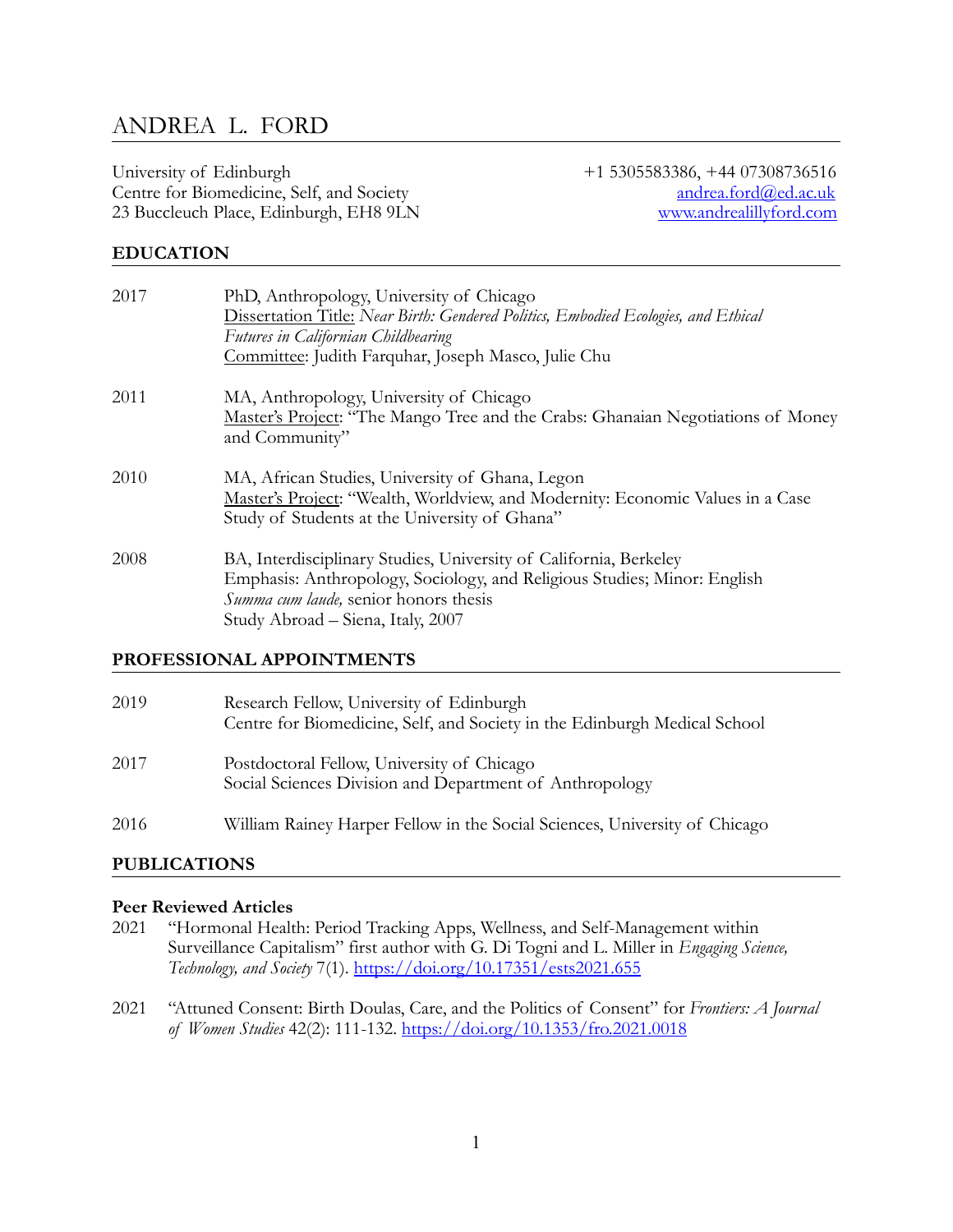- 2020 "Birthing from Within: Nature, Technology, and Self-Making in Silicon Valley" *Cultural Anthropology.* November.<https://doi.org/10.14506/ca35.4.05>
- 2020 "Purity is not the Point: Childbearing and the Impossibility of Boundaries." *Catalyst: Feminism, Theory, Technoscience* 6(1), Chemical Entanglements special issue, May. [https://](https://catalystjournal.org/index.php/catalyst/article/view/32314/26058) [catalystjournal.org/index.php/catalyst/article/view/32314/26058](https://catalystjournal.org/index.php/catalyst/article/view/32314/26058)
- 2019 "Advocating for evidence in birth: Proving cause, effecting outcomes, and the case for 'curers'" *Medicine Anthropology Theory.* September. [doi.org/10.17157/mat.6.2.674](http://doi.org/10.17157/mat.6.2.674)
- 2019 "Sport Horse Leisure and the Phenomenology of Interspecies Embodiment." *Leisure Studies, special issue on Multispecies Leisure. February. [https://doi.org/](https://doi.org/10.1080/02614367.2019.1584231)* [10.1080/02614367.2019.1584231](https://doi.org/10.1080/02614367.2019.1584231)

#### **In Press**

*Hormonal Theory: A Cascading Glossary*. Edited volume with C. Roberts, S. Erikainen, R. Malcolm, and L. Raeder with Bloomsbury Press.

"The Immune System, Immunity and Immune Logics: Troubling fixed boundaries and (re)conceptualising relations" Special Issue with J. Swallow for *Medicine Anthropology Theory.*

#### **Under Review**

*Near Birth: Embodied Futures in California,* Book manuscript for University of California Press

"Tracing Biosocial Tendencies and Tensions through the Telling of Hormonal Stories: Case Studies of the Narrative (Re-)Making of Hormonal 'Realities'" with R. Malcolm, S. Erikainen, and L. Raeder for *BioSocieties.*

#### **Short Pieces**

- 2021 "[Consent, payment, and care: how doulas challenge social structures.](https://www.ed.ac.uk/usher/biomedicine-self-society/blog/consent-payment-and-care-how-doulas-challenge-soci)" CBSS Blog. 6 Aug
- 2021 ["Endometriosis Awareness Month: Andrea Ford asks 'what would you change about public](https://www.ed.ac.uk/usher/biomedicine-self-society/centre-news/endometriosis-awareness-month)  [awareness?'](https://www.ed.ac.uk/usher/biomedicine-self-society/centre-news/endometriosis-awareness-month)" CBSS Blog. March 30.
- 2021 Gupta, Kristin. 2021. ["Knowing and Making the Self: An Interview with Andrea Ford.](https://culanth.org/fieldsights/knowing-and-making-the-self-an-interview-with-andrea-ford)" Supplementals, *Fieldsights*, February 9.
- 2020 "Telling Hormonal Stories" with Roslyn Malcolm, Sonja Erikainen, Lisa Raeder. *[So](https://www.monstrous-regiment.com/shop/so-hormonal-essays-about-our-hormones)  [Hormonal](https://www.monstrous-regiment.com/shop/so-hormonal-essays-about-our-hormones)*, public-facing anthology edited by Emily Horgan and Zachary Dickson, Edinburgh: Monstrous Regiment Press.
- 2019 ["Period Tracking Apps: Something Old, Something New.](http://blog.castac.org/2019/11/period-tracking-apps-something-old-something-new/)" *Platypus*, [Committee on the](http://castac.org/)  [Anthropology of Science, Technology, and Computing](http://castac.org/) (CASTAC) blog. November 12.
- 2019 ["Introduction: Embodied Ecologies.](https://culanth.org/fieldsights/introduction-embodied-ecologies)" Collection editor. Theorizing the Contemporary, *Cultural Anthropology* website, April 25.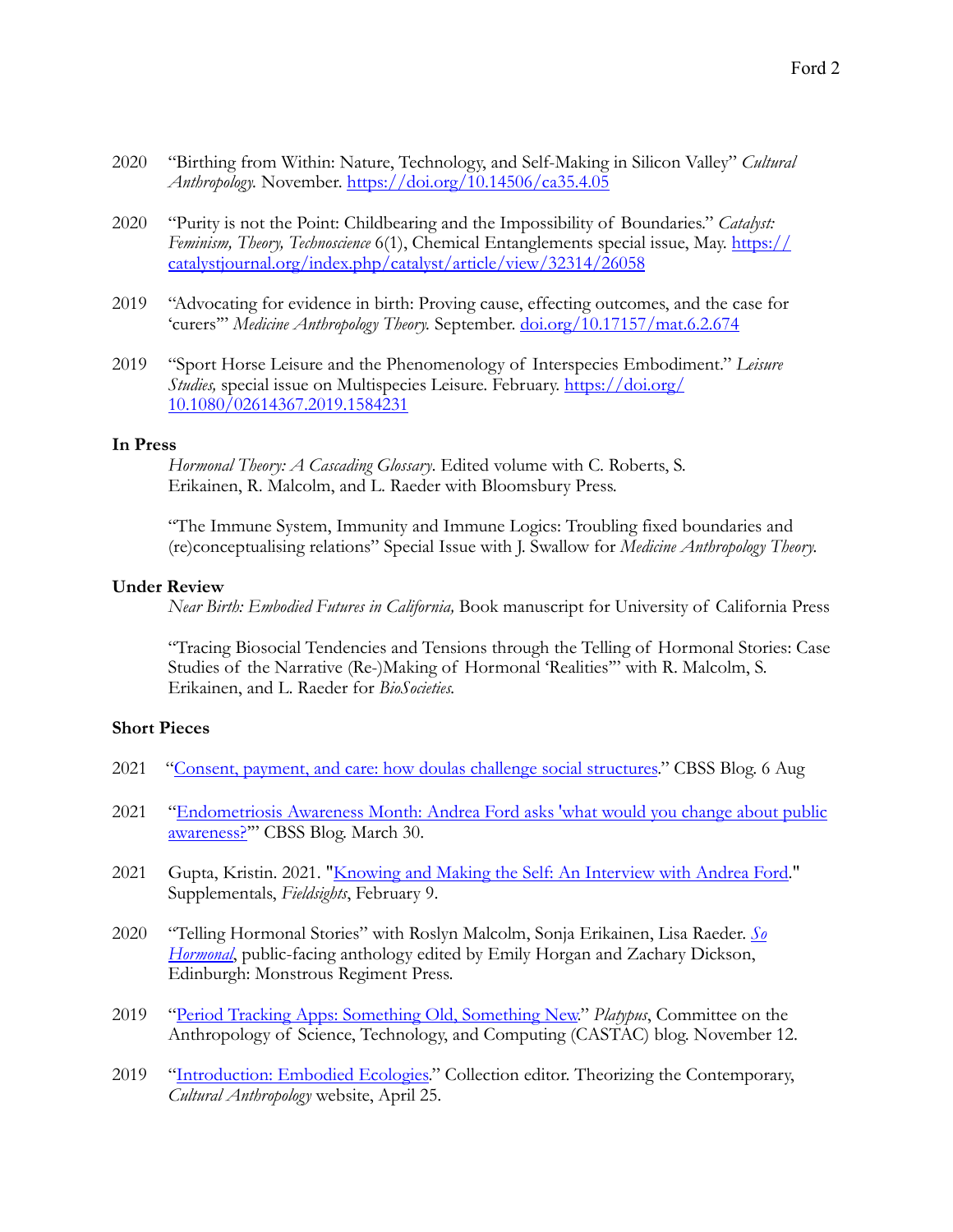- 2019 ["Triple Toxicity.](https://culanth.org/fieldsights/triple-toxicity)" Theorizing the Contemporary, *Cultural Anthropology* website, April 25.
- 2018 ["Funny, Awkward, Tender, Focused: Drawing Bodies"](http://somatosphere.net/2018/06/drawing-bodies.html) *Somatosphere* "Image+Text" series. June 8.
- 2018 *"*[Antimicrobials, the Microbiome, and Reproducing 'Toxic Sterility'](https://csw.ucla.edu/2018/05/22/antimicrobials-the-microbiome-and-reproducing-toxic-sterility/)" *Chemical Entanglements*, UCLA Center for the Study of Women. May 22.
- 2018 ["Anti-institutional Menses: Our Blood, Our Business"](http://somatosphere.net/2018/05/antiinstitutional-menses.html) *Somatosphere.* May 15.

### **Book Reviews**

- 2019 *Being a Sperm Donor: Masculinity, Sexuality, and Biosociality in Denmark* by Sebastian Mohr, Berghahn 2018. Book review for *American Ethnologist.* May. [https://](https://anthrosource.onlinelibrary.wiley.com/doi/pdf/10.1111/amet.12774) [anthrosource.onlinelibrary.wiley.com/doi/pdf/10.1111/amet.12774](https://anthrosource.onlinelibrary.wiley.com/doi/pdf/10.1111/amet.12774)
- 2019 *Jailcare: Finding the Safety Net for Women Behind Bars* by Carolyn Sufrin, Univ. California Press 2017. Book review for *Journal of the Royal Anthropological Institute.* January. [https://](https://onlinelibrary.wiley.com/doi/abs/10.1111/1467-9655.12983) [onlinelibrary.wiley.com/doi/abs/10.1111/1467-9655.12983](https://onlinelibrary.wiley.com/doi/abs/10.1111/1467-9655.12983)
- 2018 *Plastic Bodies: Menstrual Suppression in Brazil* by Emila Sanabria, Duke 2017. Book review for *Medicine Anthropology Theory.* November 9. <http://www.medanthrotheory.org/read/11127/plastic-bodies>

## **PEDAGOGY**

- 2018 Inclusive Pedagogy Grant, Chicago Center for Teaching, innovative curriculum development
- 2018 Feminist Forum Professor Award, undergraduate nominated prize for teaching style
- 2017 Starr Prize Lectureship in Anthropology, University of Chicago
- 2017 Global Studies Prize Lectureship, University of Chicago
- 2017 Graduate Student Mentor, University of Chicago Initiated series on Harassment and Vulnerability in Fieldwork
- 2017 **Certificate in University Teaching** Chicago Center for Teaching, University of Chicago • Anthropology Pedagogy seminar
	- Inclusivity in the Classroom seminar
	- "Eat Teach Talk Run" winner for best pedagogy tool

### **TEACHING EXPERIENCE (\*self-designed)**

| University of Edinburgh                               |                                                                      |
|-------------------------------------------------------|----------------------------------------------------------------------|
| Research and Evidence Based Medicine                  | Teaching Asst., Medical School. Fall 2020.                           |
| Ethnography and Visual Methods                        | Foundations of Knowledge lecture,<br>Edinburgh Medical School, 2021. |
| University of Chicago<br>*California: Utopia/Dystopia | Lecturer, Anthropology. Spring 2019.                                 |
| *Reproductive Worlds: The Global Politics             | Lecturer, Anthropology. Spring 2018, 2019.                           |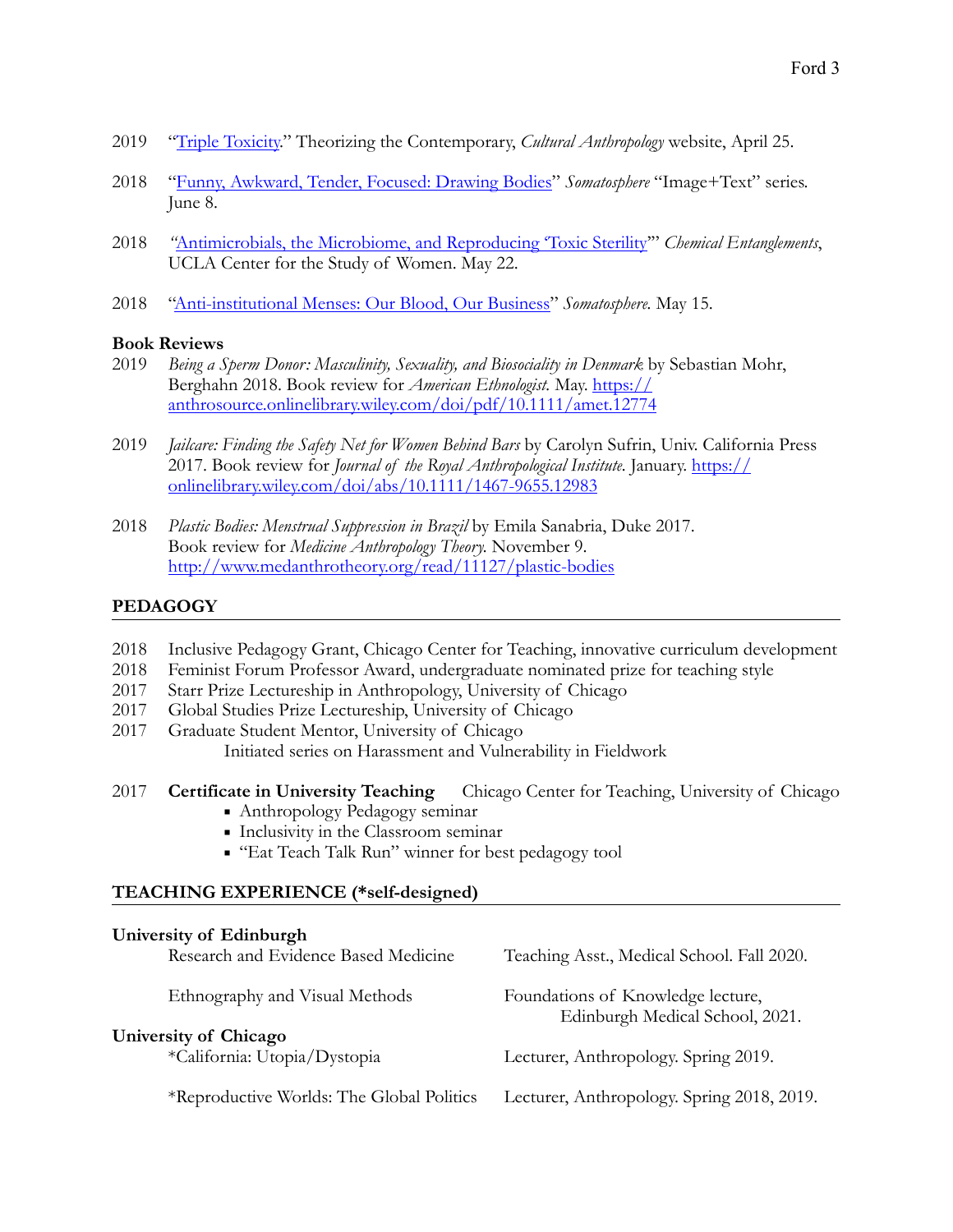## of Reproduction

|  | Gender and Sexuality in World Civilizations                                              | Lecturer, Center for the Study of Gender and<br>Sexuality. Fall 2018, Winter 2019. TA 2016.                         |
|--|------------------------------------------------------------------------------------------|---------------------------------------------------------------------------------------------------------------------|
|  | Power, Identity, and Resistance                                                          | Lecturer, Division of the Social Sciences.<br>Winter 2018, Fall 2017, Fall 2015,<br>TA Winter 2013, TA Spring 2013. |
|  | *The Lived Body: Anthropology, Materiality,<br>and Meaningful Practice                   | Lecturer, Anthropology. Spring 2017,<br>Winter 2018.                                                                |
|  | Contemporary Global Issues                                                               | Teaching Asst., Global Studies. Fall 2015,<br>Fall 2012.                                                            |
|  | University of Chicago Arts + Sciences<br>*Science, Technology, and the Body              | Instructor, Summer 2019.                                                                                            |
|  | *Gender, the Body, and American Culture                                                  | Instructor, Summer 2018, 2019.                                                                                      |
|  | The Problems and Promise of<br>Industrialization                                         | Co-Instructor, 2017. Intensive summer<br>program in Bengaluru, India.                                               |
|  | <b>Stanford University</b>                                                               |                                                                                                                     |
|  | *Introduction to Cultural Anthropology                                                   | Instructor, Stanford Pre-Collegiate Studies,<br>international summer program.<br>Supervised two TAs. 2015, 2016.    |
|  | <b>UC Berkeley</b><br>*Food, Religion and Hospitality in the<br>International Community. | DeCal Instructor; student-designed,<br>credit-granting course, 2007.                                                |

## **SUPERVISION**

Undergraduate Research Assistant, co-authored publication

BA Public Health, two MA Social Sciences, advised on two Anthropology PhD committees

### **GRANTS**

| 2020      | Brocher Foundation Workshop, Research for Human Being and Society, Geneva             |
|-----------|---------------------------------------------------------------------------------------|
| 2019      | Marie Sklodowska-Curie Individual Fellowship, European Commission [€170,122]          |
| 2019      | Society for Medical Anthropology Travel Award [\$1,000]                               |
| 2017      | Chemical Entanglements Symposium, UCLA Center for the Study of Women [\$600]          |
| 2016      | William Rainey Harper Dissertation Completion Fellowship, Univ. Chicago [\$26,000]    |
| 2015      | Mark Hanna Watkins Post-Field Fellowship, University of Chicago [\$5,000]             |
| 2015      | Graduate Travel Grant, Social Sciences Division, University of Chicago [\$1,500]      |
| 2013-2018 | Lichtstern Travel Grant, yearly, University of Chicago [\$4,200]                      |
| 2012      | Leiffer Pre-Field Grant, University of Chicago [\$2,500]                              |
| 2010-2015 | University Fellowship, University of Chicago [\$110,000; \$350,000 including tuition] |
| 2009      | Rotary Ambassadorial Scholarship, Rotary Intl; University of Ghana Legon [\$25,000]   |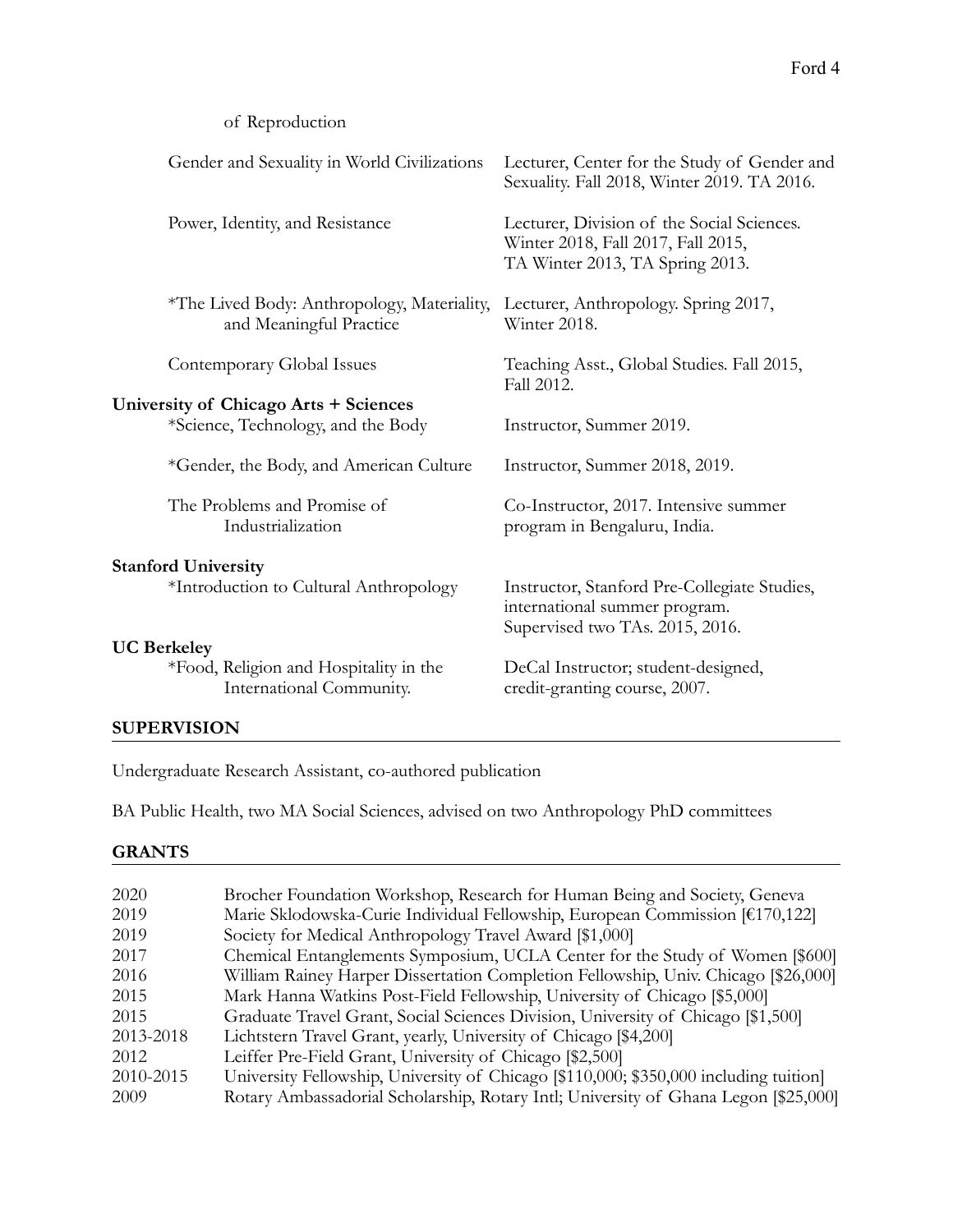| 2004-2008 | California Scholarship Federation [\$2,000]  |
|-----------|----------------------------------------------|
| 2004-2008 | Robert C. Byrd Fellow; UC Berkeley [\$2,500] |
| 2004      | Cal Alumni Scholar [\$1,500]                 |

## **PRESENTATIONS**

## **Workshop Organizer / Convener**

| 2021 | "Imagining Future Relations: Immunity, Ecology, and Disease" February 25-26.      |
|------|-----------------------------------------------------------------------------------|
|      | Edinburgh (virtual) with J. Swallow.                                              |
| 2021 | "Hormones and the Shifting Frontiers of Disease." Wellcome Trust Institutional    |
|      | Strategic Support Fund, University of Edinburgh. January 28.                      |
| 2020 | "What is a hormone?" June 10-11. Edinburgh (virtual) with R. Malcolm, S.          |
|      | Erikainen, L. Raeder. https://www.ed.ac.uk/usher/biomedicine-self-society/centre- |
|      | news/anthropology-of-hormones                                                     |

### **Panel Organizer / Chair**

| 2020 | Where is Care? (Un)Settling Place, Materialities and Imaginaries in the Making of Healthcare. |
|------|-----------------------------------------------------------------------------------------------|
|      | EASST/4S, Prague (virtual). August.                                                           |
| 2019 | A New Planetary Normal: Health in the Context of Changing Environments. Roundtable:           |
|      | American Anthropological Association, Vancouver. November.                                    |
| 2018 | <i>Embodied Ecologies.</i> Association of Social Anthropologists of the UK and                |
|      | Commonwealth, Oxford. September.                                                              |
| 2018 | Embodied Ecologies. American Anthropological Association, San Jose, November.                 |
| 2017 | Technological Futures. American Anthropological Assn., Washington, DC. November.              |
| 2014 | Careful Consideration: Examining Notions of Care Within and Toward Ethnography.               |
|      | American Anthropological Assn., Washington, DC. November.                                     |

### **Invited Talks and Guest Lectures**

| 2021 | "Paid family members?" Doulas, Contradictions, and Politics Near Birth.                                                                       |
|------|-----------------------------------------------------------------------------------------------------------------------------------------------|
|      | Ethnographic and Social Theory Workshop, Yale University. May.                                                                                |
| 2020 | Plenary Panelist. The Future of Feminist Research after COVID-19. Tampere Univ.                                                               |
|      | Gender Studies Conference, Finland (virtual). November.                                                                                       |
| 2020 | Is it me or my hormones? Guest lecture on birth, Anthropology of Hormones,                                                                    |
|      | Durham University. November.                                                                                                                  |
| 2019 | I Like Dirt: Film Screening and Conversation with the Filmmakers. Moderator and                                                               |
|      | discussant. Chicago Center for Contemporary Theory, University of                                                                             |
|      | Chicago. April.                                                                                                                               |
| 2019 | Near Birth: Medicine, Knowledge, Bodies, and the Future. Cleveland State                                                                      |
|      | University, School of Health Sciences. March.                                                                                                 |
| 2019 | "Consent workers": Doulas and the emotional politics of consent in hospital birth.                                                            |
|      | Intimate Provocations: Theorizing Consent in the Age of #MeToo.                                                                               |
|      | University of Chicago. March.                                                                                                                 |
| 2016 | Near Birth. Guest lecture in Motherhood in American Culture, University of                                                                    |
|      | California, Santa Cruz. October.                                                                                                              |
| 2016 | Beyond Autonomy: Intergenerational Effects and Microscopic Transgressions<br>in Bay Area Childbearing. US Locations Multi-Sited/Cited/Sighted |
|      | Conference, University of Chicago. June.                                                                                                      |

#### **Conference Presentations**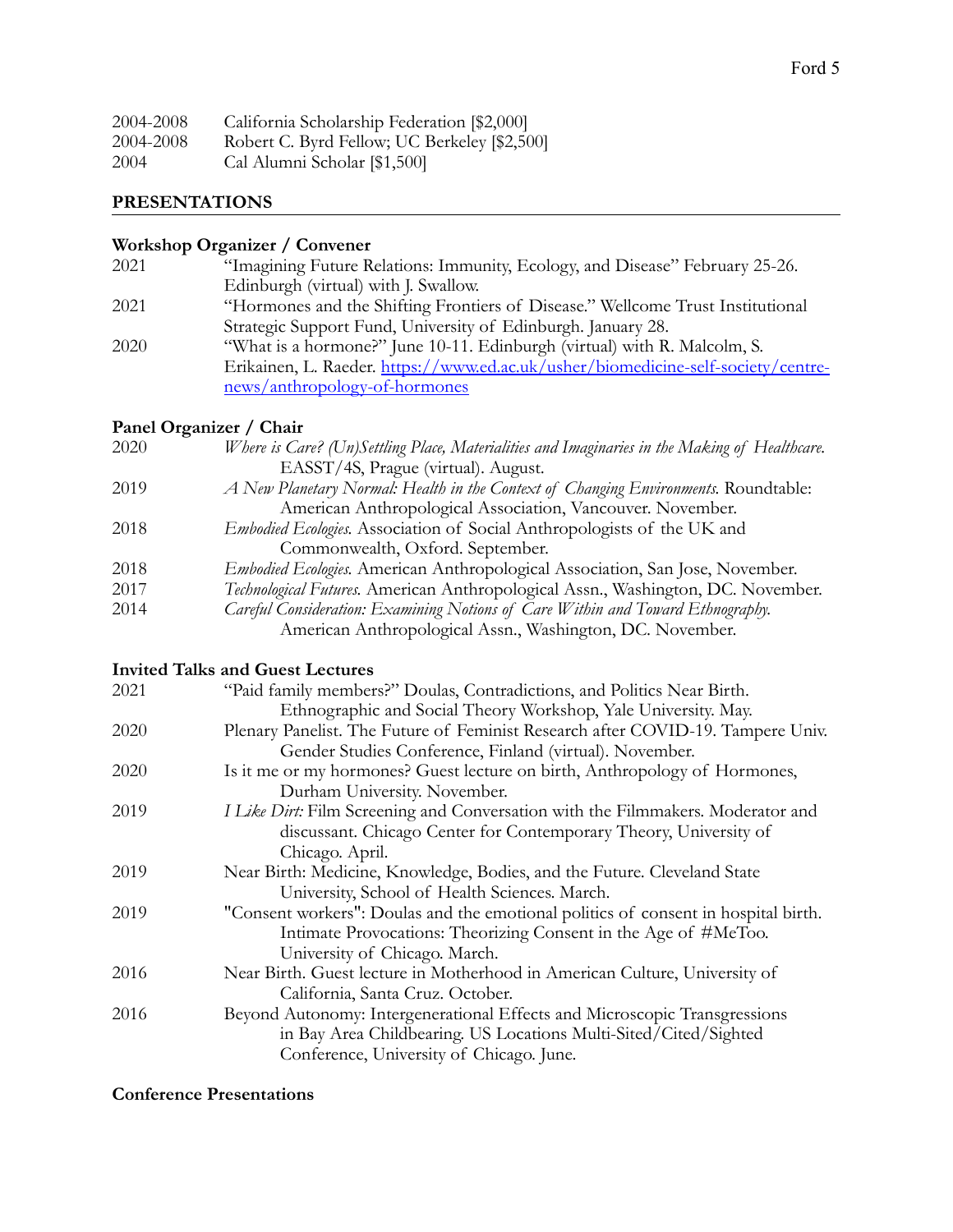| 2021 | (Un)natural hormones, the menstrual cycle, and chemical ambiguity. American<br>Anthropological Assn, Baltimore/virtual. November.                                                                                                                                                                        |
|------|----------------------------------------------------------------------------------------------------------------------------------------------------------------------------------------------------------------------------------------------------------------------------------------------------------|
| 2021 | No diagnosis, no cure: becoming and unbecoming an endometriosis patient. Chronic<br>Living: quality, vitality and health in 21 <sup>st</sup> century, Copenhagen (virtual). March                                                                                                                        |
| 2020 | Period tracking, self-management, and the future of reproductive healthcare.<br>Tampere Univ. Gender Studies Conference, Finland (virtual). November.                                                                                                                                                    |
| 2020 | Place Made Manifest: Affect and hormones in choosing a birth place. EASST/4S,<br>Prague (virtual). August.                                                                                                                                                                                               |
| 2020 | Artificial problem, natural solution? Endometriosis at the junction of EDCs,<br>pharmaceuticals, and hormonal self-care. Mimicry in Metabolism(s):<br>Industrial Chemicals, Synthetic Hormones, Unruly Bodies. Oslo. February.                                                                           |
| 2019 | Toxicity/purity: future iterations of the nature/culture binary? American<br>Anthropological Association, Vancouver, Canada. November.                                                                                                                                                                   |
| 2019 | "Paid family members:" doulas, reproductive stratification, and American politics.<br>20th Anniversary Symposium of Testing Women, Testing the Fetus.<br>University of Edinburgh. November.                                                                                                              |
| 2019 | More than just a calendar: period tracking apps and the datafication of fertility, self-<br>care, and hormonal health. (In)tangible Technology and Data. University of<br>Helsinki. October.                                                                                                             |
| 2019 | Advocating for Evidence: Proving Cause versus Effecting Outcomes in Birth<br>Protocols. National Conference for Physician-Scholars in the Social Sciences<br>and Humanities. University of Michigan. Ann Arbor, MI. April.                                                                               |
| 2018 | Stress Ecologies: Reproduction and Toxicity in California. American<br>Anthropological Association, San Jose, CA. November.                                                                                                                                                                              |
| 2018 | "Common Sense Parenting": Different Assumptions, Different Standards. British<br>Sociological Association: Generations, Socialisation, and Adult Identity.<br>Canterbury Christ Church University, UK. September.                                                                                        |
| 2018 | Toxic Stress and the Reproductive Body. Association of Social<br>Anthropologists of the UK and Commonwealth, Oxford. September.                                                                                                                                                                          |
| 2018 | Funny, Awkward, Tender, Focused: Mediated Birthing Bodies. Health Humanities<br>Strand Launch. University of Bristol, UK. September.                                                                                                                                                                     |
| 2018 | The Master's Tools: Challenging Protocols by Advocating for Evidence. Society for<br>Social Studies of Science (4S), Sydney. August (unable to attend).                                                                                                                                                  |
| 2017 | "The Future of Homo Sapiens": Panicky Nostalgia in Californian Childbearing<br>American Anthropological Association, Washington, DC. November.                                                                                                                                                           |
| 2017 | (Anti)Institutional Menses: Our Blood, Our Business. Engendering Change Graduate<br>Conference, Northwestern University, Chicago, IL. April.                                                                                                                                                             |
| 2016 | Ethical Futures and the Imagination of Life in Californian Childbearing.<br>American Association of Geographers, San Francisco, CA. April.                                                                                                                                                               |
| 2015 | Primal Pregnancies, Techno-mamas, and Cyborg Tensions in American<br>Childbearing. American Anthropological Assn., Denver, CO. November.                                                                                                                                                                 |
| 2014 | Intuiting Care: Embodied Knowledge and Responsibility in American Childbearing.<br>American Anthropological Association, Washington, DC. November.                                                                                                                                                       |
| 2013 | Money, Love, and Liberation: Community Breast Milk Exchanges in the United<br>States. American Anthropological Association, Chicago, IL. November.                                                                                                                                                       |
| 2013 | Cows for Sale and Milk for Free: Gifts, Profits, Body, and Species in Emerging<br>Breast Milk Technologies. American Ethnological Society, Chicago, IL. April.<br>(also presented at Society for Psychological Anthropology/Anthropology of<br>Children and Youth Interest Group, San Diego, CA. April.) |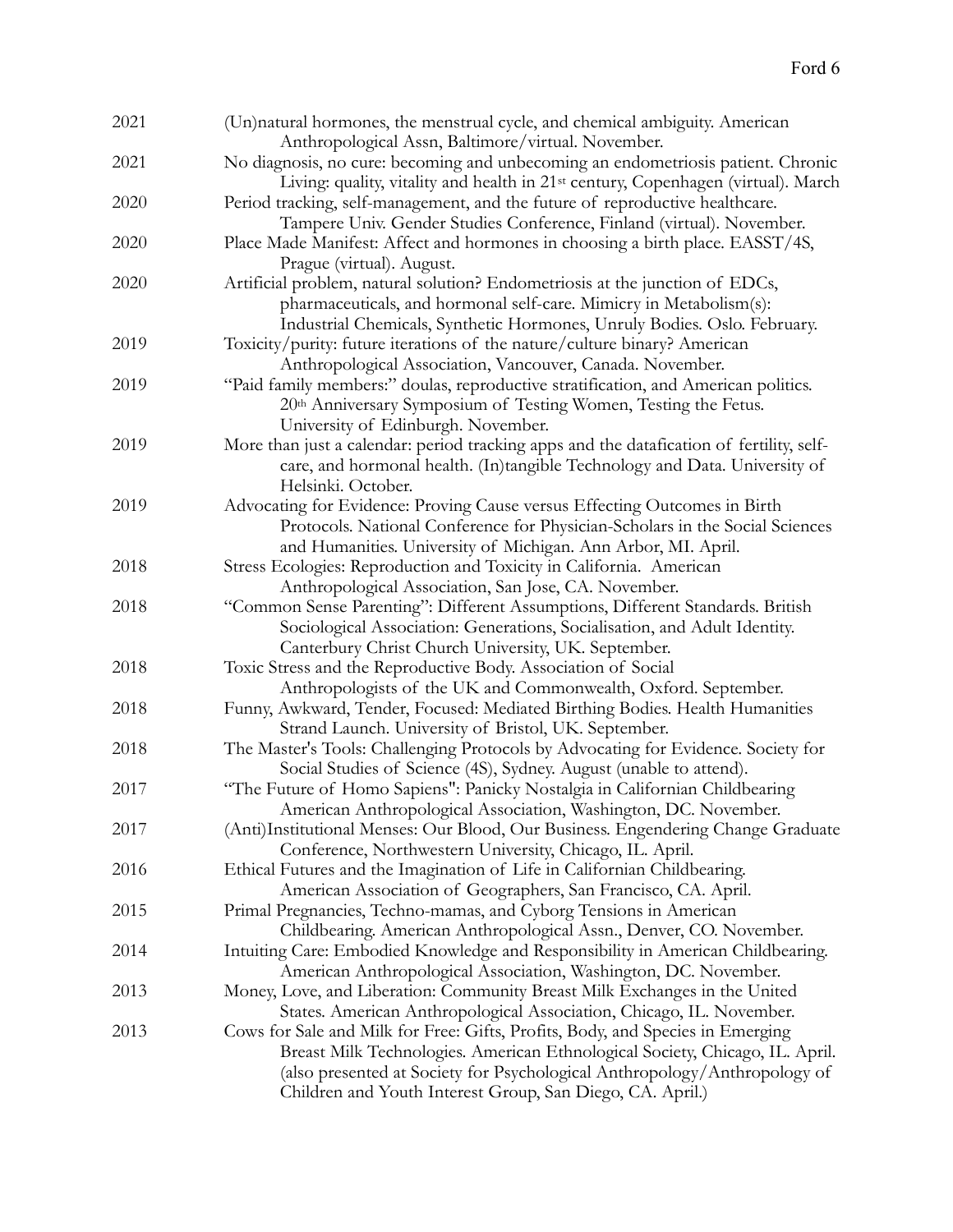| 2013 | Biotechnology and Breast Milk, poster session. Society for Applied Anthropology, |
|------|----------------------------------------------------------------------------------|
|      | Denver, CO. March.                                                               |
| 2013 | Money, Love, and Liberation: Community Breast Milk Exchanges in the United       |
|      | States. Second City Anthropology Conference, University of Illinois,             |
|      | Chicago, IL. March.                                                              |
| 2011 | The Mango Tree and the Crabs: Ghanaian Negotiations of Money and Community.      |
|      | Michigan State Univ. Africanist Conference, East Lansing, MI. October.           |

### **PUBLIC ENGAGEMENT**

#### Podcasts:

| 2022 NPR: Short Wave, "Period Tracking and Data Privacy"                              |
|---------------------------------------------------------------------------------------|
| 2021 Hormones: The Inside Story (Society for Endocrinology) "Menopause vs 'Manopause" |

#### Articles:

- 2021 ["How women's experience of birth during COVID-19 can help improve childbirth in the](https://theconversation.com/how-womens-experience-of-birth-during-covid-19-can-help-improve-childbirth-in-future-163602)  [future](https://theconversation.com/how-womens-experience-of-birth-during-covid-19-can-help-improve-childbirth-in-future-163602)" with J. Greenlees and S. Read. *The Conversation.* June 30. Also in *[The Independent](https://www.independent.co.uk/health_and_wellbeing/giving-birth-coronavirus-pandemic-covid-b1877166.html)* and *[The Scotsman](https://www.scotsman.com/news/opinion/columnists/how-womens-experience-of-birth-during-covid-19-can-help-improve-childbirth-in-future-3304877)*
- 2021 ["From the great plague to the 1918 flu, history shows that disease outbreaks make](https://theconversation.com/from-the-great-plague-to-the-1918-flu-history-shows-that-disease-outbreaks-make-inequality-worse-161945)  [inequality](https://theconversation.com/from-the-great-plague-to-the-1918-flu-history-shows-that-disease-outbreaks-make-inequality-worse-161945) worse" with J. Greenlees and S. Read. *The Conversation.* June 10.
- 2020 ["Imagining Life with 'Immunity Passports': Managing Risk during a Pandemic](https://discoversociety.org/2020/06/01/imagining-life-with-immunity-passports-managing-risk-during-a-pandemic/)" with G. De Togni, N. Boydell, S. Chan, S. Erikainen, **Andrea Ford,** A. Ganguli-Mitra, D. Lawrence, C. Montgomery, M. Pickersgill, R. Richards, N. Sethi, J. Swallow. *Discover Society.* June 1.

### Events:

- 2021 Being Human Festival, UK: "Who Wants to be a Data Sharer?" quiz event on period tracking apps and data privacy. November.
- 2021 Science Insights Online, program for High School students, July.
- 2021 Cool Anthropology, Open Forum on Public Anthropology. March.
- 2020 Fieldwork art featured in Illustrating Anthropology exhibit, Royal Institute for Anthropology
- 2020 Being Human Festival, UK, "Bodies of the Future" collage workshop, November.
- 2020 "My Hormones Made Me Do It" Cabaret of Dangerous Ideas, Edinburgh Fringe Festival, August (postponed) 2020 "Recombinant Bodies," Making and Doing event, 4S/EASST conference, August
- 2019 Teach-In on Abortion Rights, organizer and moderator, Center for the Study of
- Gender and Sexuality, University of Chicago, June.

# **ADDITIONAL PROFESSIONAL EXPERIENCE**

| Data Science Skills Training, University of Edinburgh               | 2021       |
|---------------------------------------------------------------------|------------|
| Ingenious Women Leadership Program, University of Edinburgh         | 2020       |
| Wellcome Trust course in Interpreting Medical Statistics, Edinburgh | March 2020 |

**The FrameWorks Institute**, Washington, DC 2013 - present

Research Fellow

- !Conducted intensive interviews with policy makers and members of the public
- !Produced collaborative written reports advising policy makers how to communicate more effectively about issues of public concern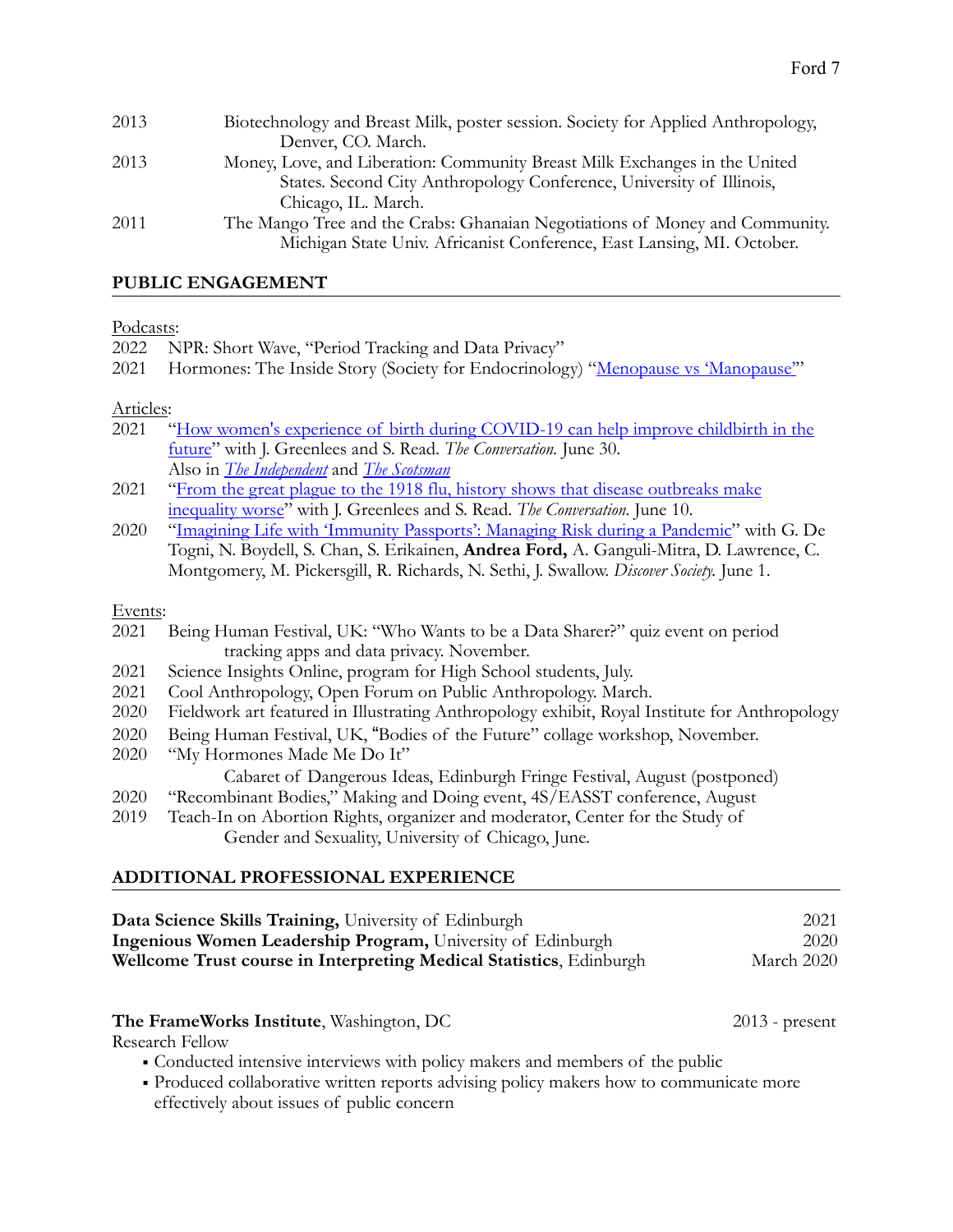#### **Birth and Full-Spectrum Doula,** Northern CA and Chicago 2012 - present

- Assisted women with pregnancy, childbirth, pregnancy loss, conception/fertility
- Trained and certified by DONA; Volunteered with organizations in Chicago and Santa Cruz
- Attended professional conferences and continuing education

### **Stanford University School of Medicine,** Palo Alto, CA 2014 - 2016

Writer

- Wrote over [100 blog articles;](https://scopeblog.stanford.edu/author/alillyf/) pitched stories; conducted interviews
- Translated cutting-edge research into prose accessible to broad audiences
- Worked on tight deadlines as part of the media team; kept abreast of current research

#### **SERVICE to PROFESSION**

#### **Peer Review**

Social Anthropology/Anthropologie Sociale (EASA) American Anthropologist Medical Anthropology Quarterly Feminist Anthropology Springer / Palgrave Press Medicine Anthropology Theory Anthropology and Humanism

### **Association Memberships**

American Anthropological Association Society for Cultural Anthropology Society for Medical Anthropology (Council on Anthropology and Reproduction) Society for Applied Anthropology

### **SERVICE to INSTITUTION**

| 2020      | Mental Health initiative, CBSS, U. Edinburgh, initiated + organized monthly sessions |
|-----------|--------------------------------------------------------------------------------------|
| 2018      | GlobeMed Guest Speaker, University of Chicago                                        |
| 2017      | Ethnographic Film Night Coordinator, University of Chicago                           |
| 2012      | US Locations Workshop Coordinator, Council for Advanced Studies, Univ. Chicago       |
| 2011-2018 | Presenter and discussant at interdisciplinary workshops, Council for Advanced        |
|           | Studies, University of Chicago.                                                      |
|           | — US Locations                                                                       |
|           | — Ecologies                                                                          |
|           | — Medicine and its Objects                                                           |
|           | -Self and Subjectivity                                                               |
|           | - Gender and Sexuality Studies                                                       |
|           | — Knowledge/Value                                                                    |
|           | — Latin American Studies                                                             |
|           | — African Studies                                                                    |
| 2015      | Student Committee on Hiring, Anthropology Department, University of Chicago          |
| 2012      | Resident Masters Special Assistant, Residential Housing, University of Chicago       |
| 2011      | Assistant organizer, Knowledge/Value Conference, University of Chicago. May.         |
| 2011-2018 | Host for Prospective PhD Students, University of Chicago                             |
|           |                                                                                      |